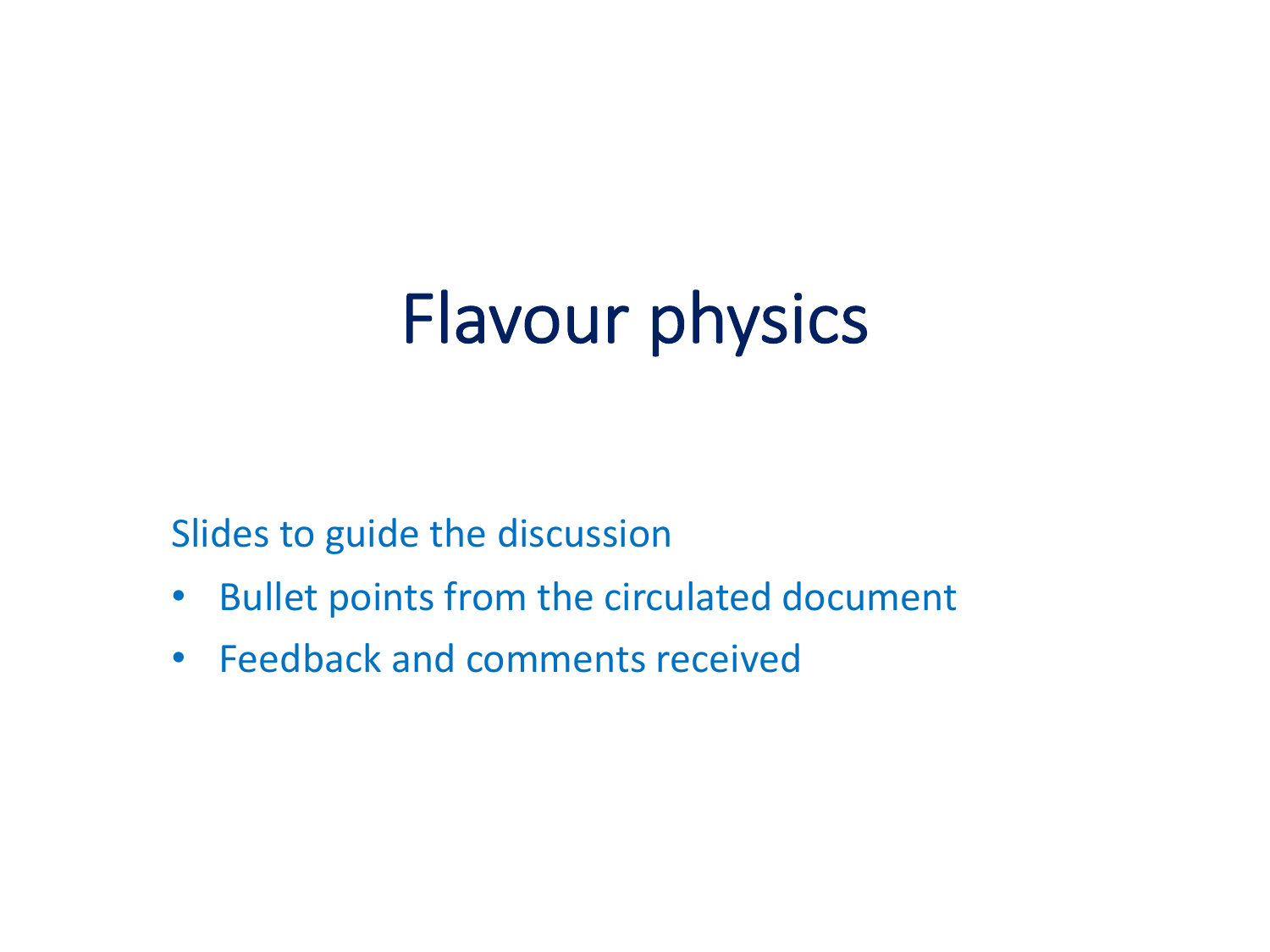#### Introduction

- Slides contain the flavour bullet points in the circulated document
	- Plus feedback received on the document (mostly from LHCb-UK)
- Statements are there to guide and trigger the discussion
	- Fully expect them to modified, replaced, or scrapped
	- We will take note of comments made
	- The modified statements will form the basis of a more detailed text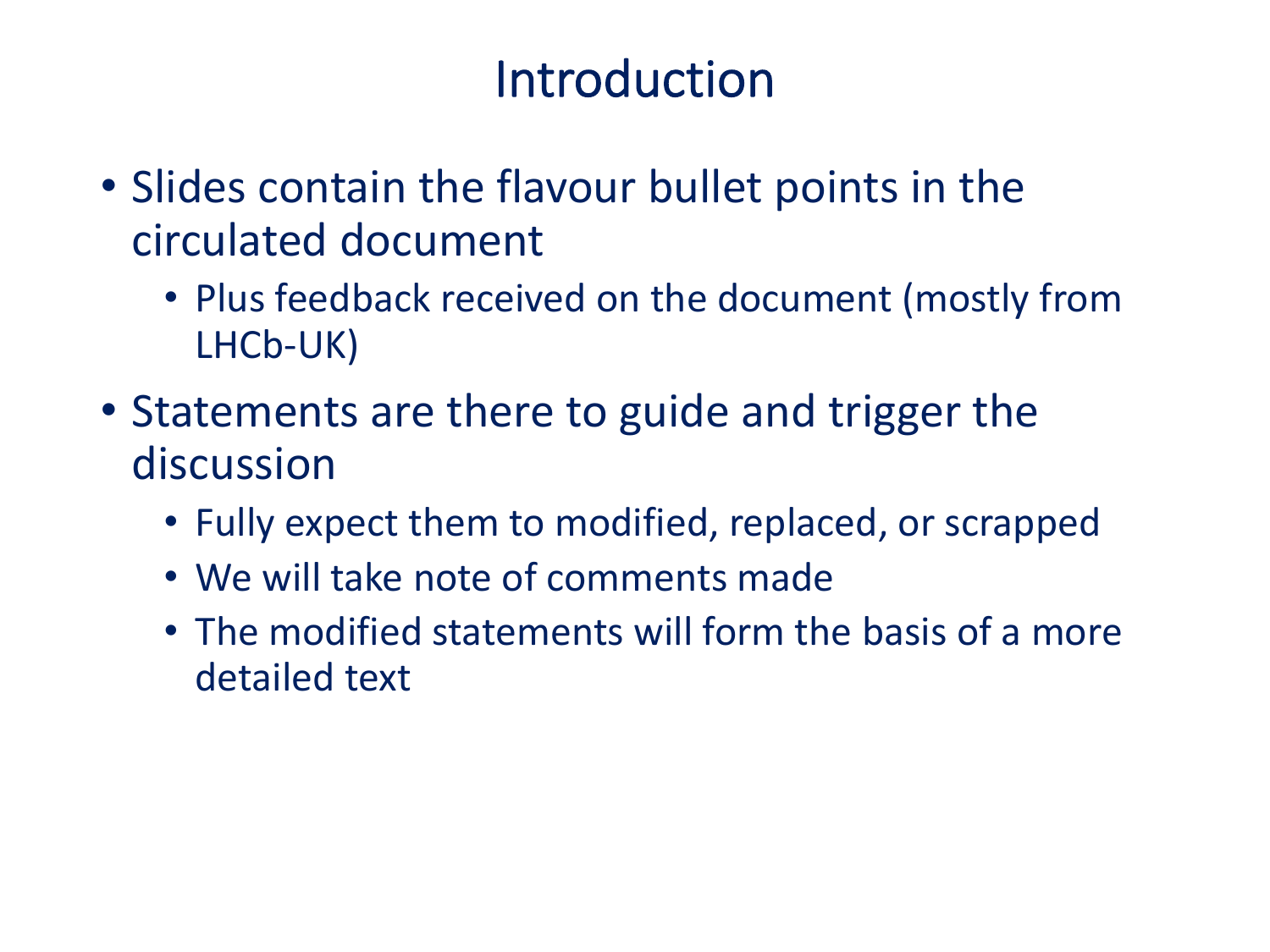- Complimentary to energy frontier collider physics. Provides an indirect probe higher mass scales. Should be pursued.
	- May provide insights and guidance for decision on future energy and intensity frontier machines.
- Feedback:
	- Statement far too weak: Flavour physics **must** be pursued
	- Agree that flavour physic may provide insight on the energy scale of BSM physics. Caution: this argument should not be used to for a 'wait and see' approach to decision making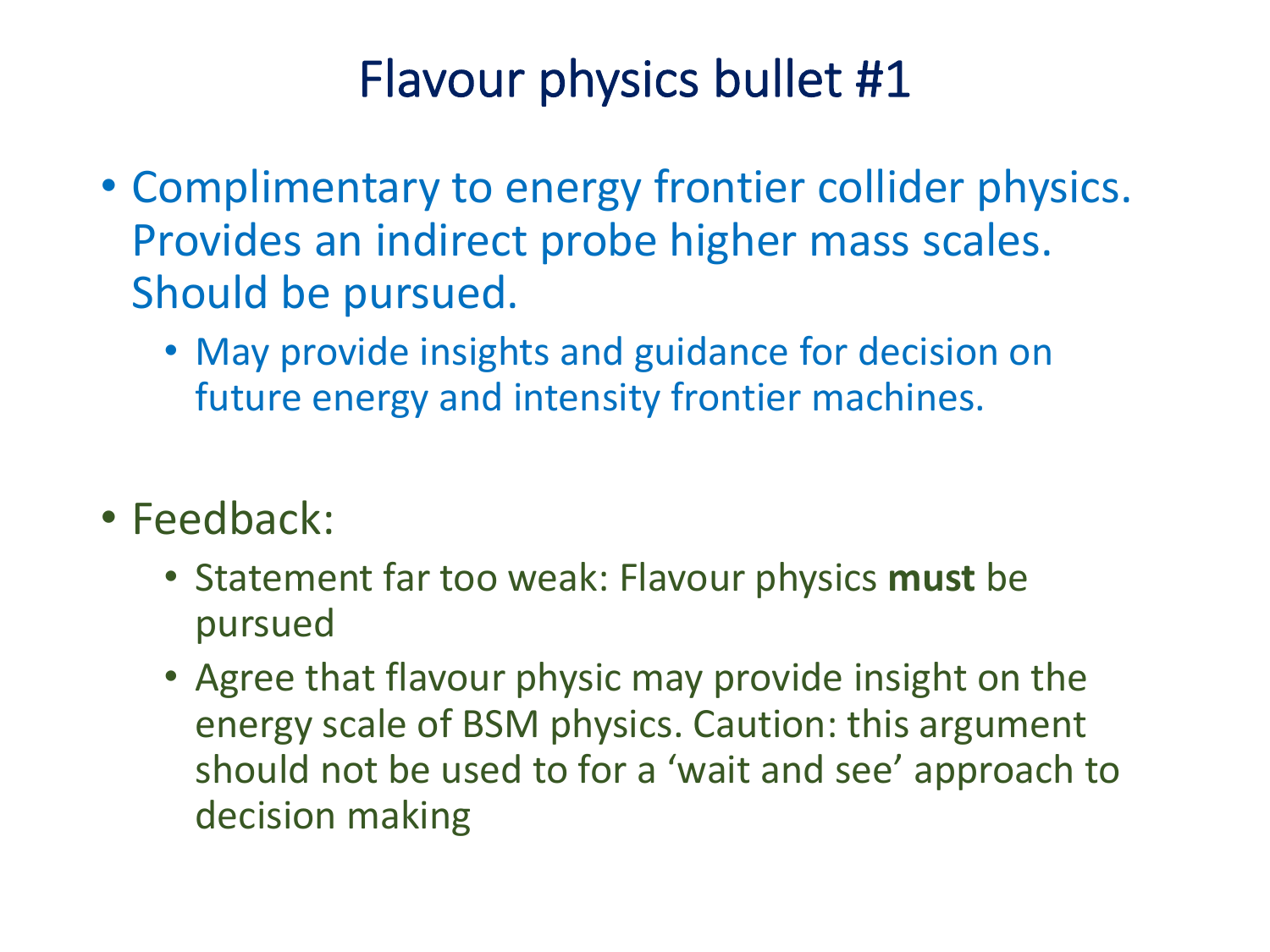- Large UK involvement in LHCb and its upgrades. Support for LHCb upgrade(s) to exploit the full flavour potential of LHC.
- Feedback:
	- Emphasise that LHCb phase II upgrade is essential flavour potential of HL-LHC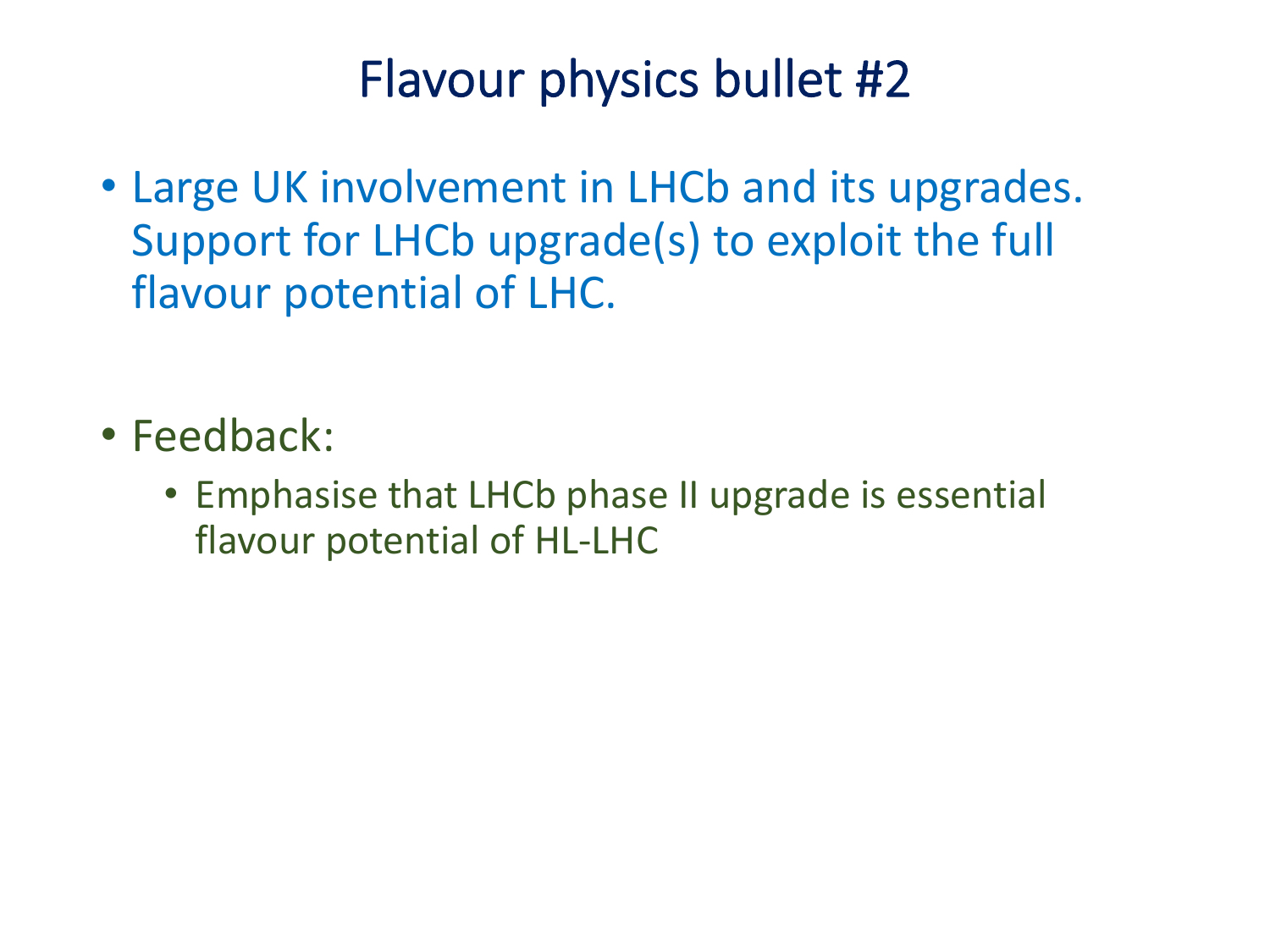- UK involvement in NA62, should we make a statement?
	- Support an extension of the operation and data taking of NA62 to reduce the statistical uncertainty to X% in its flagship measurement.
	- Support an upgrade of Kaon physics programme at CERN?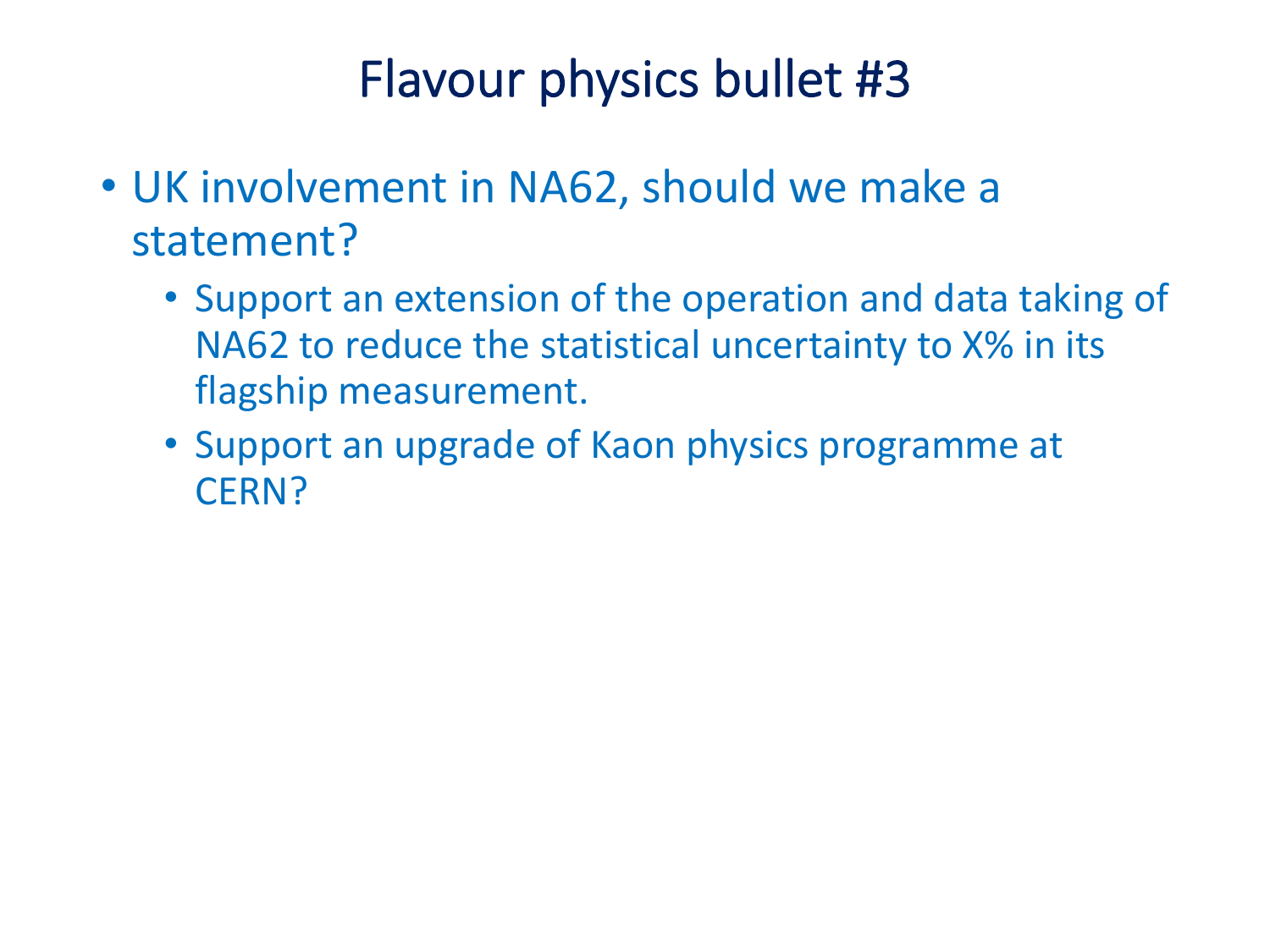- UK involvement in SHiP, should we make a statement about SHiP?
	- Support continued R&D towards a general-purpose beam dump facility at CERN?
	- Support of the construction of the SHiP experiment?
- Feedback:
	- Primary physics goals of SHiP are not in the area of Flavour Physics. Larger overlap with goals of ATLAS & CMS
		- Avoid using flavour physics as a 'catch-all' term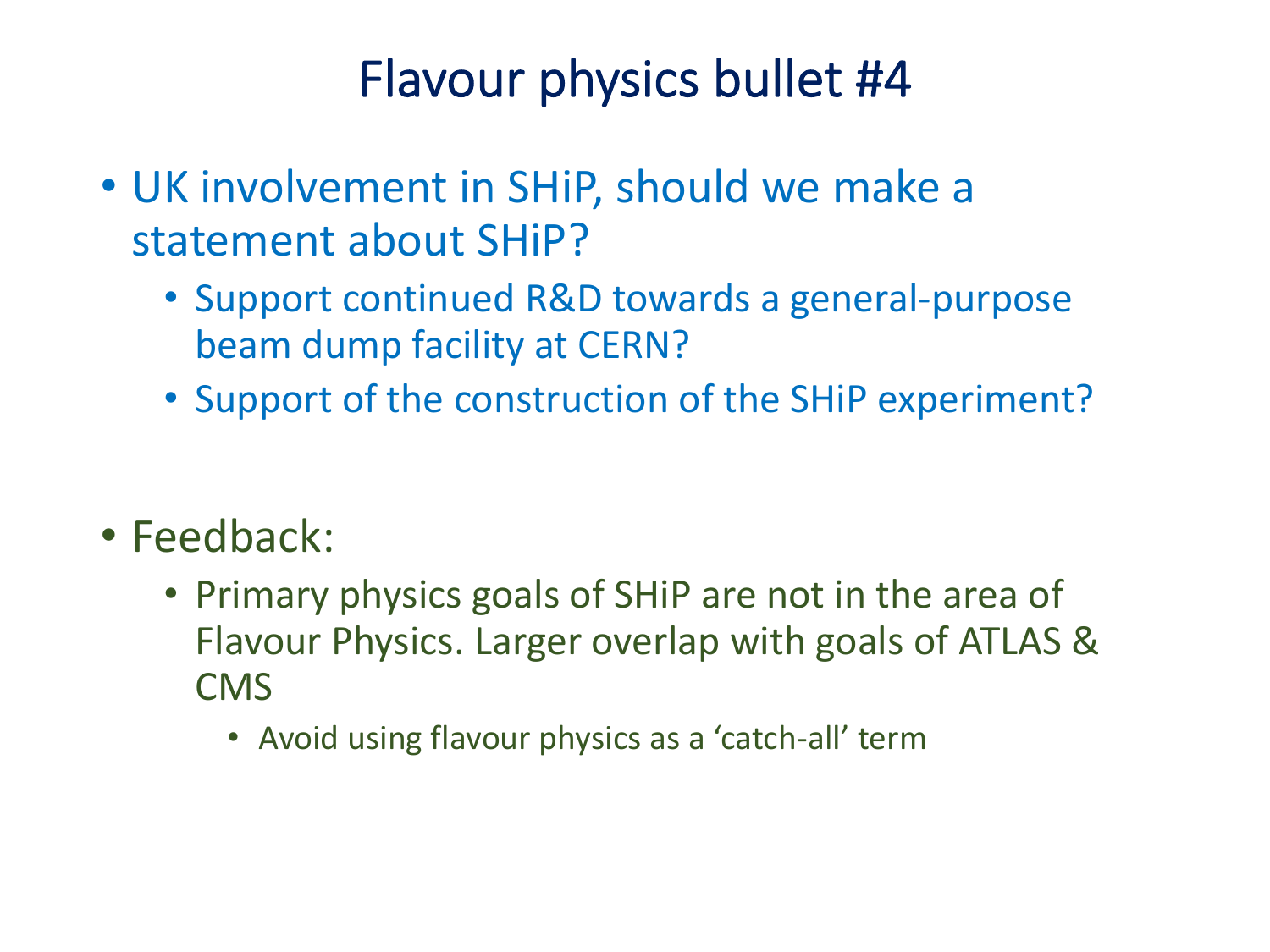• Lepton flavour experiments potential for interesting measurements. UK involved in several. UK will continue with involvement in current and future LFV experiments.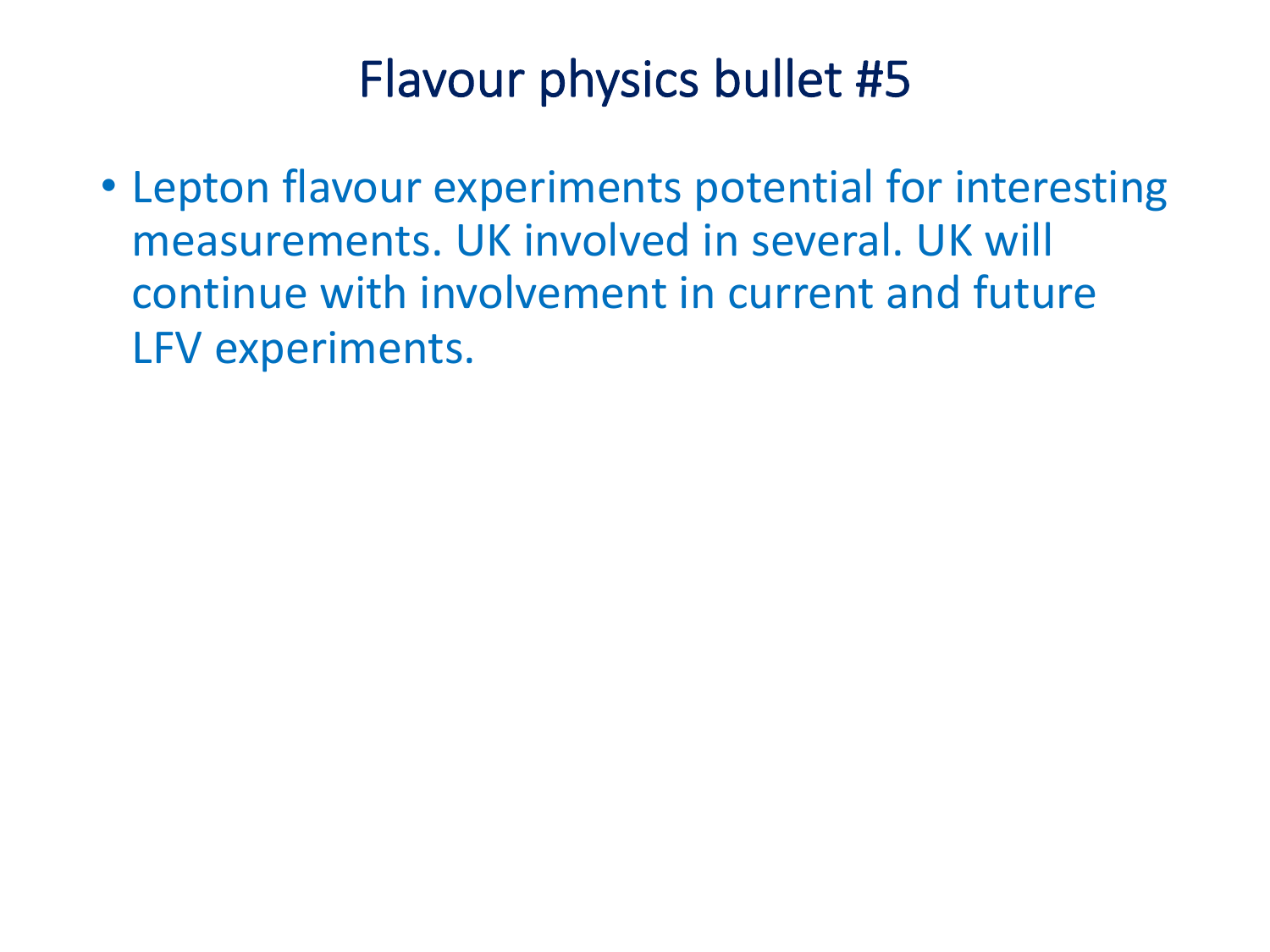• UK involvement in g-2. Should we make a statement about support for MuonE?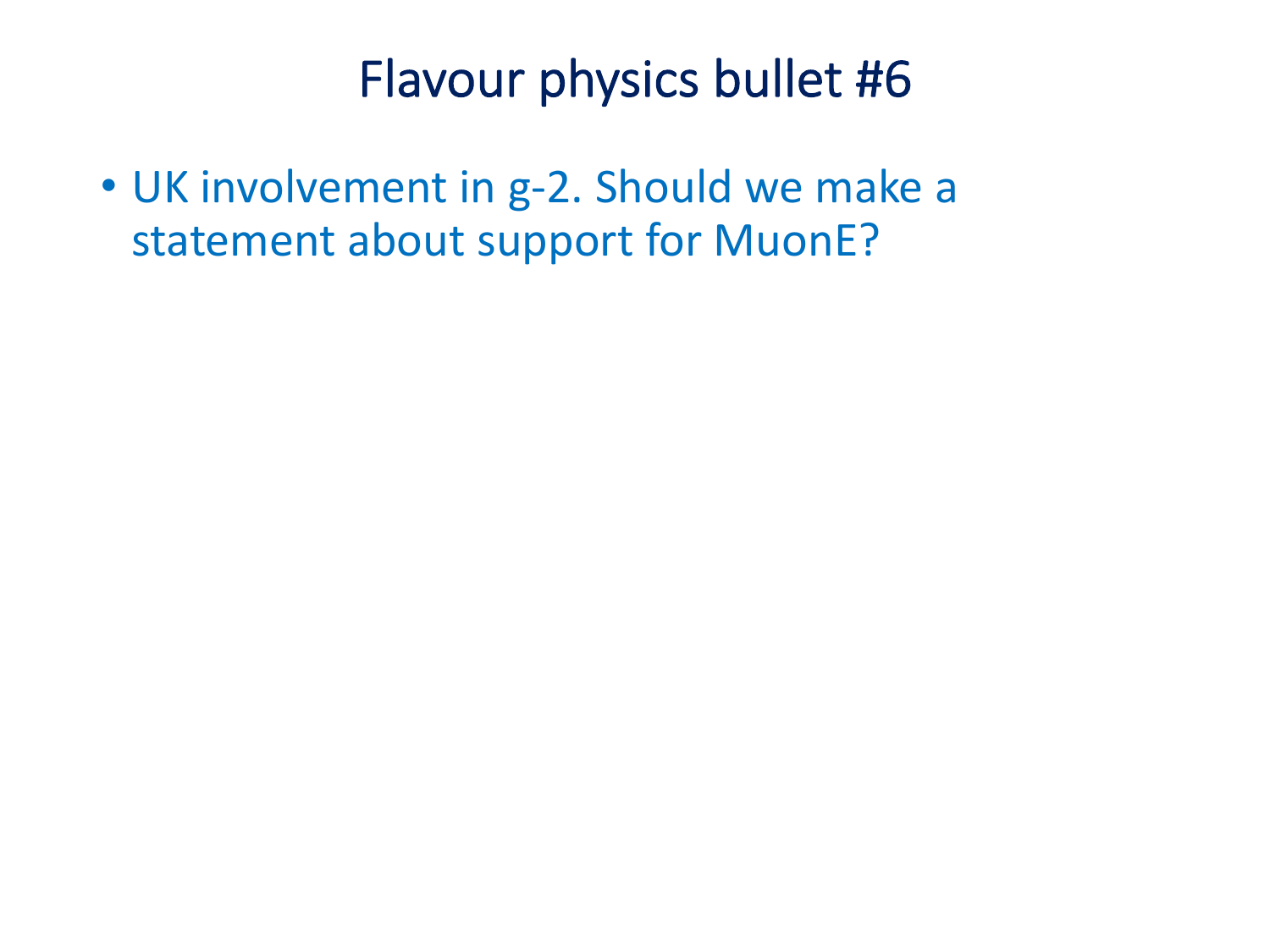- Limited UK involvement in hadron eEDM measurements at CERN
	- Do we want to make a statement about these?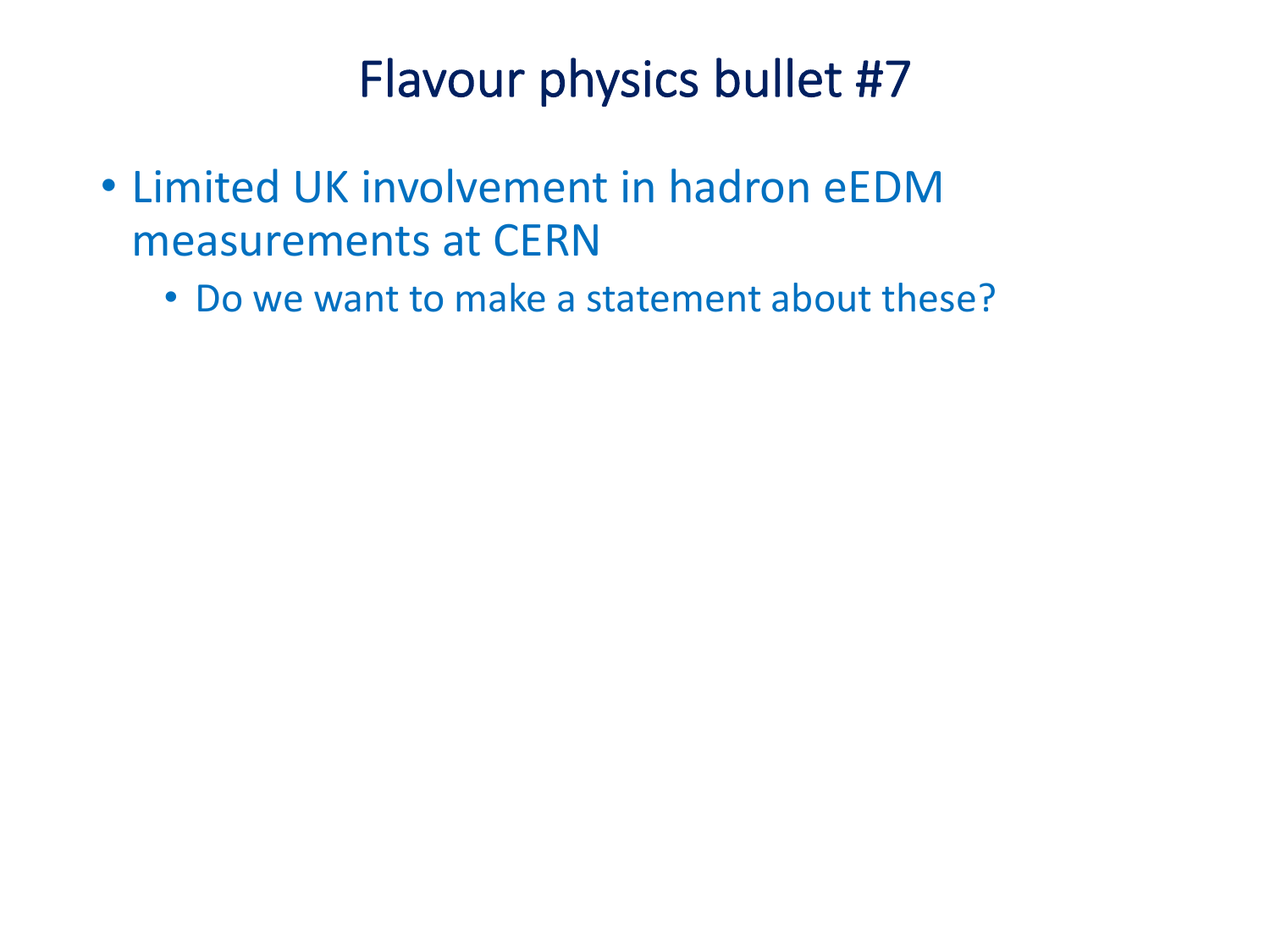- Other activities that would support a rich flavour physics programme?
- Feedback
	- Important to stress contributions from smaller experiments for a diverse programme
		- Low cost, diverse training opportunity, ensures good health of the field
	- State explicitly that the HL-LHC programme includes flavour physics (when listing topics that it involves)
	- Statement about ensure that the HL-LHC is compatible with LHCb Phase-II upgrade